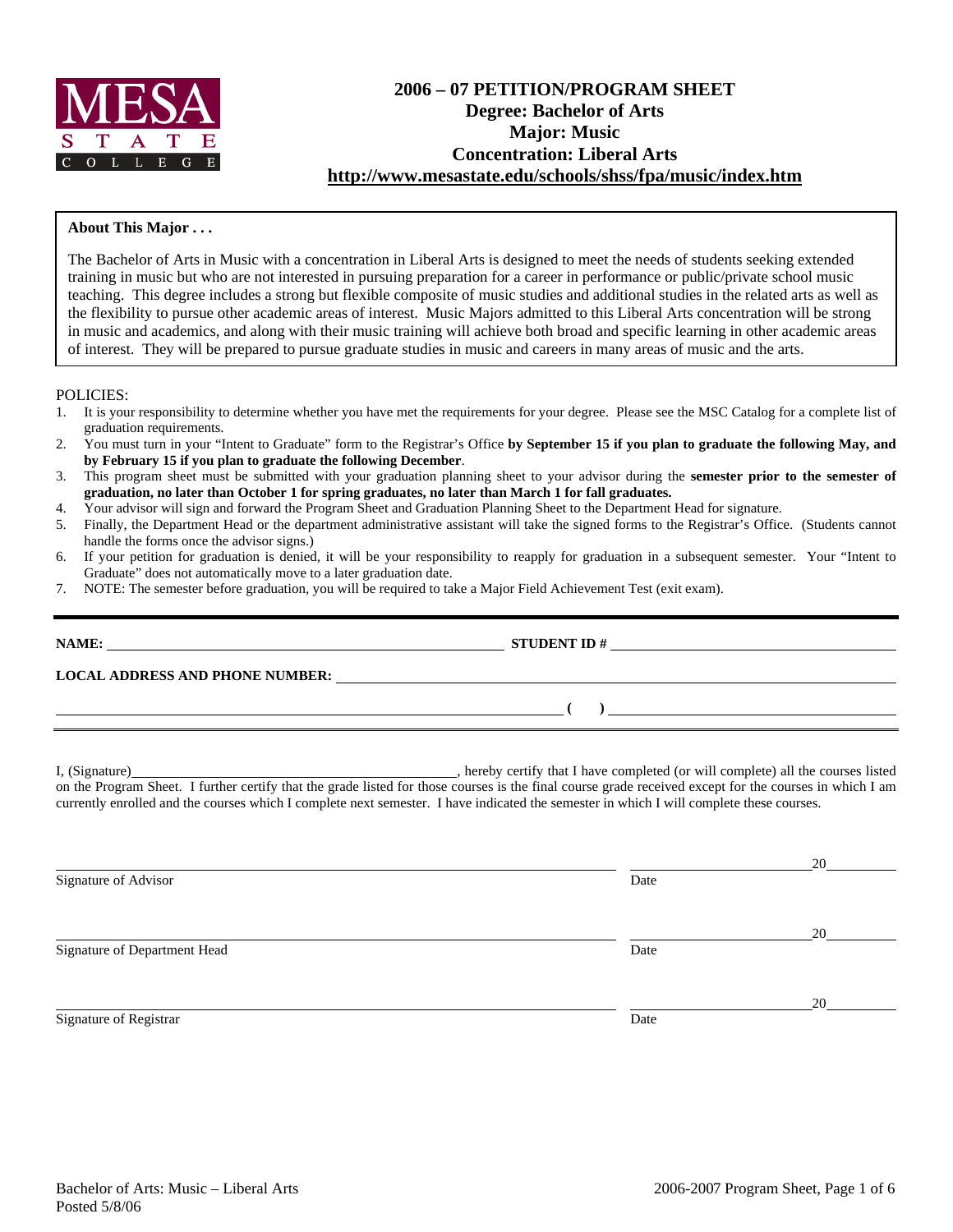- Must earn 120 semester hours and meet the academic residency requirements to earn a baccalaureate degree at Mesa State College.
- Must earn a minimum of 40 semester hours in upper division courses (i.e., 300-level and 400-level courses).
- A cumulative grade point average of 2.0 or higher must be maintained for all courses taken and for all courses in the major.
- When filling out this program sheet a course can only be used once, i.e., no double counting is allowed between categories.
- Excess KINA/HPWE courses beyond the two required and pre-collegiate courses (usually numbered below 100) cannot be used for graduation.
- All degree requirements must be completed as described. Any exceptions or substitutions must be recommended in advance by the faculty advisor and approved by the Department Head.
- It is recommended that students work closely with a faculty advisor when selecting courses and scheduling classes prior to registration.
- Students are required to participate in exit examinations or other programs deemed necessary to comply with the college accountability requirement.

General Education Requirements (Minimum of 33 semester hours) See the M.S.C. catalog for the list of courses that meet the general education categories.

| Trns/Subs<br>Course<br>Credit<br>Grade<br>Term<br>Year<br>No.<br>English: ENGL 111 and 112 (6 semester hours, must receive a grade | Trns/Subs<br>Grade<br>Term<br>Course<br>No.<br>Credit<br>Year<br>Social and Behavioral Sciences: (6 Semester Hours) |
|------------------------------------------------------------------------------------------------------------------------------------|---------------------------------------------------------------------------------------------------------------------|
| of "C" or higher, must be completed by the time the student has 60                                                                 |                                                                                                                     |
| semester hours.)                                                                                                                   |                                                                                                                     |
| *ENGL                                                                                                                              |                                                                                                                     |
| *ENGL                                                                                                                              | Fine Arts: (3 semester hours)                                                                                       |
| *ENGL 129, Honors English, may be substituted for ENGL 111 and ENGL                                                                | <b>MUSP</b>                                                                                                         |
| 112. Must earn a grade of "C" or better. May need to take additional electives.                                                    | <b>MUSP</b>                                                                                                         |
|                                                                                                                                    | <b>MUSP</b>                                                                                                         |
| Math: MATH 110 or higher (3 semester hours, must receive a grade                                                                   | Natural Sciences: (6 semester hours)                                                                                |
| of "C" or better, must be completed by the time the student has 60                                                                 | (At least one course must include a lab)                                                                            |
| semester hours.)                                                                                                                   |                                                                                                                     |
| <b>MATH</b>                                                                                                                        |                                                                                                                     |
|                                                                                                                                    |                                                                                                                     |
| Humanities: (6 semester hours)                                                                                                     |                                                                                                                     |
|                                                                                                                                    | <b>Applied Studies:</b> (3 semester hours)                                                                          |
|                                                                                                                                    |                                                                                                                     |
|                                                                                                                                    |                                                                                                                     |
| <b>Other Requirements (9 semester hours)</b>                                                                                       |                                                                                                                     |
|                                                                                                                                    |                                                                                                                     |
| Kinesiology: (3 Semester Hours)                                                                                                    | <b>Bachelor of Arts Degree Distinction:</b> (6 semester hours)                                                      |
| Trns/Subs<br>Course<br>Credit<br>Grade<br>Term<br>Year<br><u>No.</u>                                                               | (Two consecutive classes in the same foreign language.)                                                             |
| KINE/HPWA<br>100<br>$\overline{1}$                                                                                                 | No.<br>Credit<br>Grade<br>Term<br>Trns/Subs<br>Course<br>Year                                                       |
| <b>KINA/HPWE</b><br>$\mathbf{1}$                                                                                                   | 3 <sup>7</sup><br>FLA<br>$\overline{3}$                                                                             |
| <b>KINA/HPWE</b><br>See the M.S.C. catalog for the list of approved KINA/HPWE/Selected DANC                                        | FLA<br>(FLAS 114 & 115 will NOT fulfill this requirement.) (Must receive a grade of "C" or                          |
| courses.                                                                                                                           | above.)                                                                                                             |
|                                                                                                                                    |                                                                                                                     |
| Music - Liberal Arts Major Requirements (67-80 semester hours)<br>General Studies (26-33 semester hours)                           |                                                                                                                     |
|                                                                                                                                    |                                                                                                                     |
| General Studies Core (12 semester hours)                                                                                           | Elective General Studies Requirements (8-9 semester hours)                                                          |
| Trns/Subs<br>Credit<br>Grade<br>Term<br>Year<br>Course<br>No.                                                                      | **May not be used to fulfill General Education requirements**                                                       |
| <b>MUSA</b><br>111<br>$\mathbf{1}$                                                                                                 | Credit<br>No.<br>Grade<br>Term<br>Year<br>Trns/Subs<br>Course                                                       |
|                                                                                                                                    | Select 3 sem hrs from BUGB, CISB, CSCI, MANG, MARK or FINA                                                          |
| Select 3 semester hours from ARTE 115, DANC 114, THEA 141:                                                                         | 3                                                                                                                   |
|                                                                                                                                    | Select 3 sem hrs from ARTE, DANC, or THEA                                                                           |
| $\overline{3}$<br><b>MUSA</b><br>326                                                                                               | 3                                                                                                                   |
| $\overline{3}$<br><b>MUSA</b><br>327                                                                                               | Select 2-3 semester hrs of elective courses outside of music                                                        |
| $\overline{2}$<br><b>MUSA</b><br>426                                                                                               |                                                                                                                     |
|                                                                                                                                    |                                                                                                                     |
|                                                                                                                                    |                                                                                                                     |
|                                                                                                                                    |                                                                                                                     |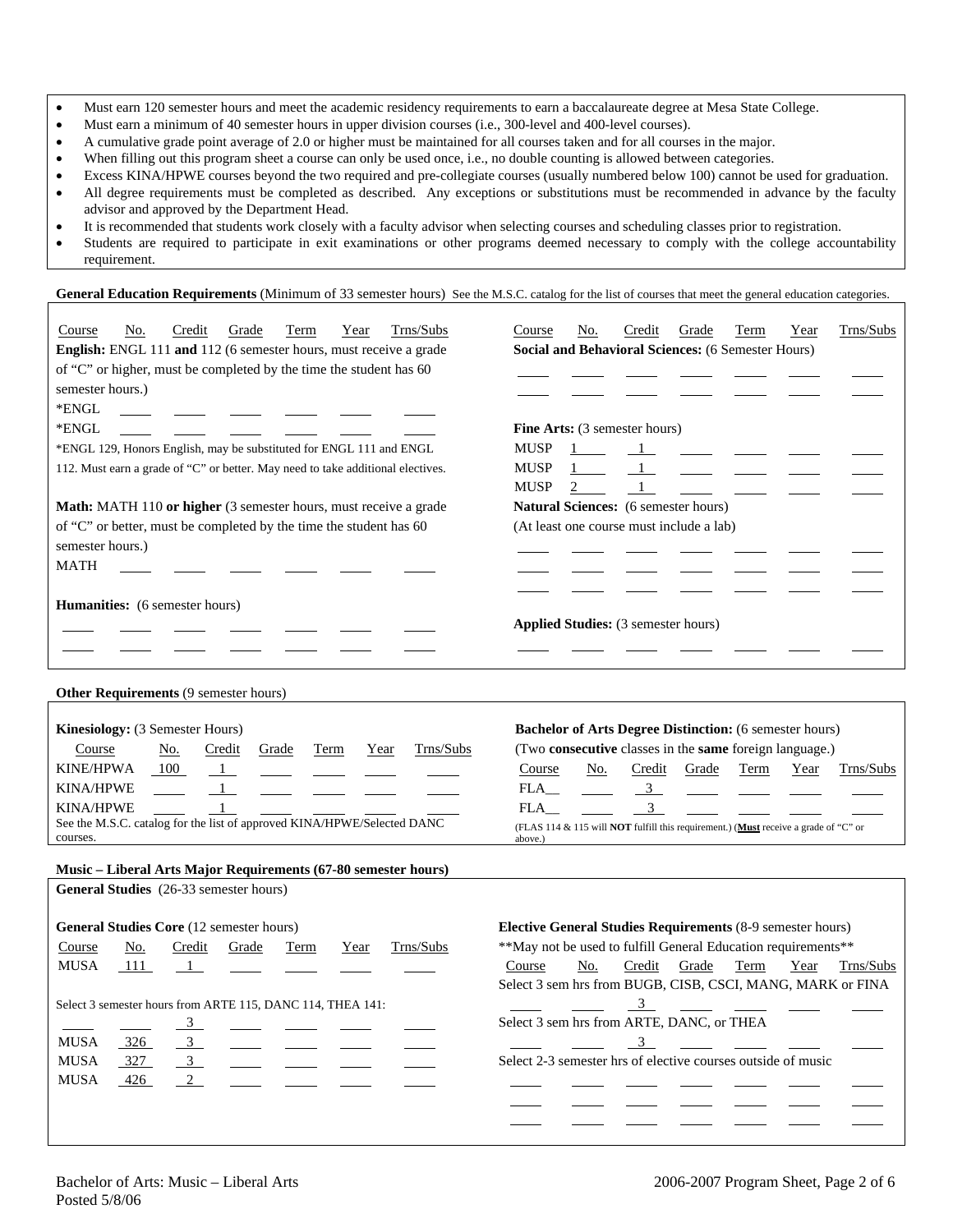|                                                                                                                                                                                                                                                                       |                                                                                                                                      |                                                                                                                          |                                                                                                                            |             |      | Elective Upper Division General Studies Requirements (6-12 semester hours)<br>Select 6-12 sem hrs from any upper division courses outside of music                                                                                                                                                                                               | ** Students should carefully plan general education choices to<br>meet prerequisites of desired Elective Upper Division General<br>Studies courses.** |                                                                                                                         |                                                                                                          |              |             |      |           |
|-----------------------------------------------------------------------------------------------------------------------------------------------------------------------------------------------------------------------------------------------------------------------|--------------------------------------------------------------------------------------------------------------------------------------|--------------------------------------------------------------------------------------------------------------------------|----------------------------------------------------------------------------------------------------------------------------|-------------|------|--------------------------------------------------------------------------------------------------------------------------------------------------------------------------------------------------------------------------------------------------------------------------------------------------------------------------------------------------|-------------------------------------------------------------------------------------------------------------------------------------------------------|-------------------------------------------------------------------------------------------------------------------------|----------------------------------------------------------------------------------------------------------|--------------|-------------|------|-----------|
| Course<br><b>MUSA</b><br><b>MUSA</b><br><b>MUSA</b><br><b>MUSA</b>                                                                                                                                                                                                    | No.<br>114<br>115<br>116<br>117                                                                                                      | Credit<br>$\overline{\mathbf{3}}$<br>$\overline{3}$                                                                      | Musicianship (22-28 Semester Hours)<br>Musicianship Core (19 semester hours)<br>Grade                                      | Term        | Year | Trns/Subs                                                                                                                                                                                                                                                                                                                                        | Course<br><b>MUSA</b><br><b>MUSA</b>                                                                                                                  | No.<br>215<br>250<br>Select 3 sem hours of Music Literature from MUSA 302, MUSA<br>303, MUSA 304, MUSA 318, or MUSA 319 | Credit<br>$\overline{3}$<br>2                                                                            | Grade        | Term        | Year | Trns/Subs |
| <b>MUSA</b><br>Course<br><b>MUSA</b><br>$MUS$ <sub>--</sub><br>$MUS$ <sub>__</sub>                                                                                                                                                                                    | 214<br>No.                                                                                                                           | 3<br>Credit                                                                                                              | Grade                                                                                                                      | Term        | Year | Elective Upper Division Musicianship Courses (3-9 semester hours)<br>Select 3-9 semester hours from the following (must include at least one MUSA course):<br>MUSA 310, MUSA 317, MUSA 337, MUSA 340, MUSA 350A, MUSA 350B, MUSA 368, MUSA 410, MUSA 411,<br>MUSL 3XX-4XX Applied Music Lessons, MUSP 3XX-4XX Performance Ensembles<br>Trns/Subs | MUSA<br>Course<br>MUS<br>MUS <sub>—</sub><br>MUS <sub>—</sub>                                                                                         | $3 \qquad \qquad 3$<br>No.                                                                                              | Credit                                                                                                   | Grade        | Term        | Year | Trns/Subs |
| $MUS$ <sub>--</sub><br>MUS<br>MUS<br>** Combined credits from Elective Upper Division General Studies Requirements and Elective Upper Division Musicianship Courses must<br>total at least 15 hours. **<br><b>Performance and Music Electives (19 semester hours)</b> |                                                                                                                                      |                                                                                                                          |                                                                                                                            |             |      |                                                                                                                                                                                                                                                                                                                                                  |                                                                                                                                                       |                                                                                                                         |                                                                                                          |              |             |      |           |
| Course<br>${\rm MUSL}$<br><b>MUSL</b><br><b>MUSL</b><br><b>MUSL</b><br><b>MUSL</b><br><b>MUSL</b><br><b>MUSL</b><br><b>MUSL</b>                                                                                                                                       | No.<br>$1$ <sub>___</sub><br>$1$ <sub>___</sub><br>$2$ <sub>___</sub><br>$2$ <sub>___</sub><br>3<br>$3 \quad \blacksquare$<br>4<br>4 | Credit<br>$\frac{1}{ }$<br>$\mathbf{1}$<br>$\mathbf{1}$<br>$\mathbf{1}$<br>$\mathbf{1}$<br>$\frac{1}{2}$<br>$\perp$<br>1 | Performance and Music Electives Core (14 semester hours)<br>Grade                                                          | <b>Term</b> | Year | Trns/Subs                                                                                                                                                                                                                                                                                                                                        | Course<br><b>MUSP</b><br><b>MUSP</b><br><b>MUSP</b><br><b>MUSP</b><br><b>MUSP</b><br><b>MUSP</b>                                                      | <u>No.</u><br>$2$ <sub>___</sub><br>$3 -$<br>3<br>$4 \underline{\qquad}$<br>4<br>420                                    | Credit<br>$\overline{1}$<br>$\mathbf{1}$<br>$\mathbf{1}$<br>$\mathbf{1}$<br>$\mathbf{1}$<br>$\mathbf{1}$ | Grade        | <b>Term</b> | Year | Trns/Subs |
| Course<br>$MUS$ <sub>__</sub><br>$MUS$ <sub>__</sub><br>$MUS$ <sub>__</sub>                                                                                                                                                                                           | <u>No.</u>                                                                                                                           | Credit                                                                                                                   | <b>Upper Division Music Electives</b> (5 semester hours)<br>Select from any 3XX or 4XX MUSA MUSL, or MUSP courses<br>Grade | <b>Term</b> | Year | Trns/Subs                                                                                                                                                                                                                                                                                                                                        | Course<br>$MUS$ <sub>—</sub><br>MUS                                                                                                                   | <u>No.</u>                                                                                                              | Credit                                                                                                   | <b>Grade</b> | <b>Term</b> | Year | Trns/Subs |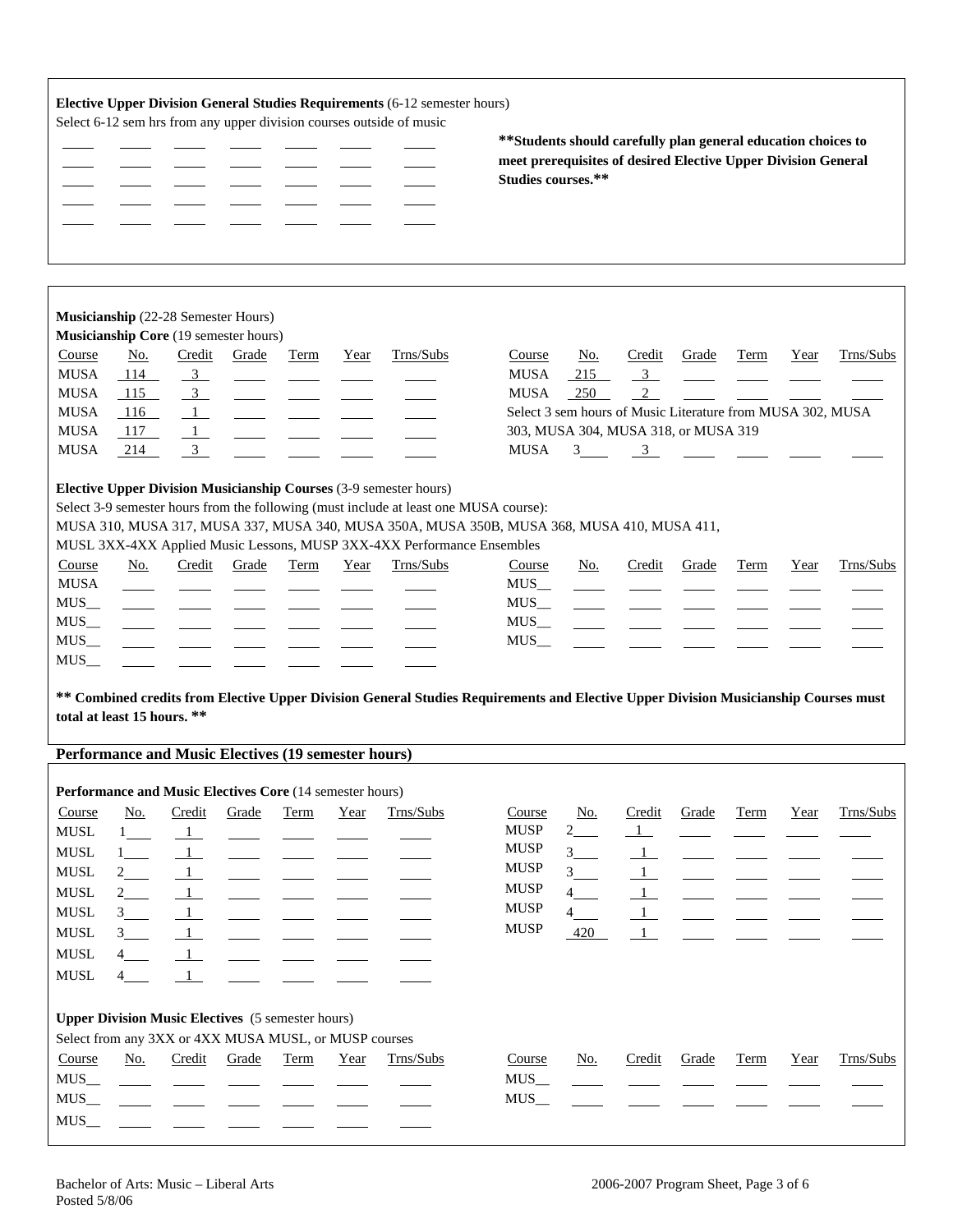#### **Electives (4-5 semester hours)**

| <b>Electives</b> (All college level courses appearing on your final transcript, not listed above that will bring your total semester hours to 120 hours.<br>Excludes KINA/HPWE activity courses.) (4-5 semester hours) |     |        |       |      |      |           |        |     |        |       |      |      |           |
|------------------------------------------------------------------------------------------------------------------------------------------------------------------------------------------------------------------------|-----|--------|-------|------|------|-----------|--------|-----|--------|-------|------|------|-----------|
| Course                                                                                                                                                                                                                 | No. | Credit | Grade | Term | Year | Trns/Subs | Course | No. | Credit | Grade | Term | Year | Trns/Subs |
|                                                                                                                                                                                                                        |     |        |       |      |      |           |        |     |        |       |      |      |           |
|                                                                                                                                                                                                                        |     |        |       |      |      |           |        |     |        |       |      |      |           |
|                                                                                                                                                                                                                        |     |        |       |      |      |           |        |     |        |       |      |      |           |

#### **GRADUATION INFORMATION**

See the "Undergraduate Graduation Requirements" in the Mesa State College catalog for additional graduation information. **GENERAL EDUCATION REQUIREMENTS** (Minimum of 33 Semester Hours) See current Mesa State College catalog for list of courses that fulfill the requirements below. If one (or more) of the selections below is required in your major, you must use it to fulfill the major requirement and **make a different selection to meet the general education requirement. The courses may not be used to fulfill both requirements.** 

**English – 6** Semester Hours (Must be **completed** before student has 60 semester hours. Must receive grade of "C" or above.) ENGL 111 **and** ENGL 112 **or** ENGL 129 *(by permission)*

**Mathematics – 3** Semester Hours chosen from: MATH 110 **or higher** (Must be **completed** before student has 60 semester hours. Must receive grade of "C" or above.)

**Humanities – 6** semester hours

**Social and Behavioral Sciences – 6** semester hours

**Fine Arts – 3** semester hours

**Natural Sciences – 6** semester hours (At least one course must include a lab.)

**Applied Studies – 3** semester hours

**OTHER REQUIREMENTS** (9 Semester Hours)

**Kinesiology – 3** Semester Hours Each student must take KINE/HPWA 100 together with two KINA/HPWE/Selected DANC courses. See current catalog for listing.

**Degree Distinction – 6** Semester Hours

Select from one of the following sequences:<br>FLAF 111 *followed by* FLAF 112 FLAF 111 *followed by* FLAF 112 **or** FLAG 111 *followed by* FLAG 112 **or** Two **consecutive** classes in the **sam** or **FLAS** Two **consecutive** classes in the **same** foreign language. \*(FLAS 114 & 115 will **NOT** fulfill this requirement. **Must** receive a grade of "C" or above in **both** classes.)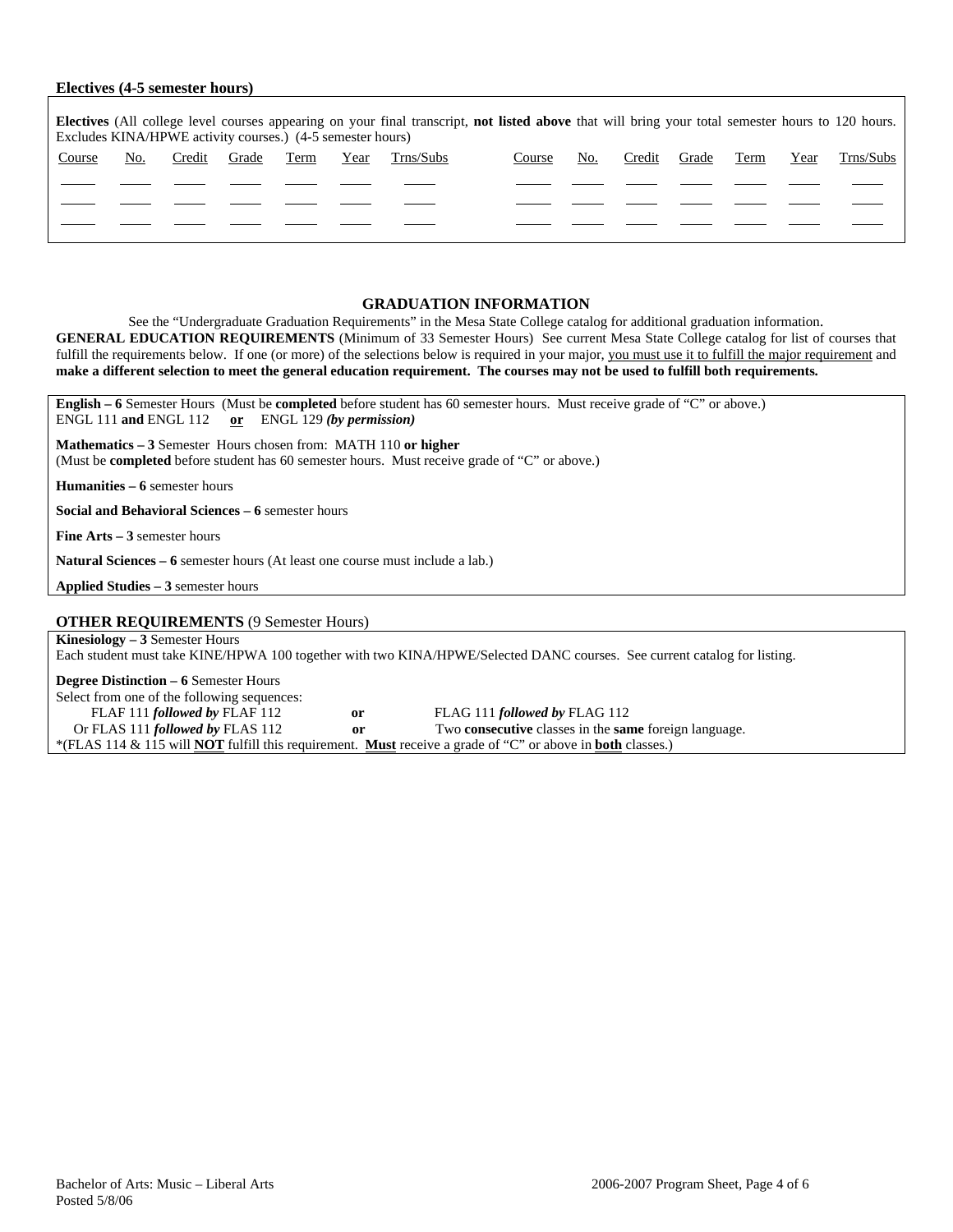|  | <b>Music – Liberal Arts</b> (67-80 Semester Hours) |
|--|----------------------------------------------------|
|--|----------------------------------------------------|

| General Studies (26-33 Semester Hours)                                               | Musicianship (22-28 Semester Hours)             |
|--------------------------------------------------------------------------------------|-------------------------------------------------|
| MUSA 111 Music Technology                                                            | MUSA 114 Theory I                               |
| Three Semester Hours chosen from:                                                    | MUSA 115 Theory II                              |
| ARTE 115 Art Appreciation or                                                         | MUSA 116 Ear Training & Sight Singing I         |
| DANC 114 Dance Appreciation or                                                       | MUSA 117 Ear Training & Sight Singing II        |
| THEA 141 Theatre Appreciation                                                        | MUSA 214 Theory III                             |
| MUSA 326 Music History I                                                             | MUSA 215 Theory IV                              |
| MUSA 327 Music History II                                                            | MUSA 250 Beginning Conducting                   |
| MUSA 426 The Music of World Cultures                                                 | Select 6 semester hours from:                   |
| Three Semester Hours chosen from:                                                    | MUSA 302 Keyboard Literature I                  |
| BUGB Business elective or CISB Computer Information Systems or                       | MUSA 303 Symphonic Literature                   |
| CSCI Computer Science or MANG Management or                                          | MUSA 304 Keyboard Literature II                 |
| MARK Marketing or FINA Finance                                                       | MUSA 318 Vocal Literature                       |
| Three Semester Hours chosen from:                                                    | MUSA 319 Choral Literature                      |
| ARTE Art elective or                                                                 | Select 3-9 semester hours from:                 |
| DANC Dance elective or                                                               | **Must include at least one MUSA course**       |
| THEA Theatre elective                                                                | MUSA 310 Accompanying Techniques                |
| Three Semester Hours of non-music electives:                                         | MUSA 317 Orchestration                          |
| Select 6 sem hours from upper division non-music courses                             | MUSA 337 Diction for Singers                    |
|                                                                                      | MUSA 340 Teaching Elementary/General Music      |
| <b>Performance and Music Electives (19 Semester Hours)</b>                           | MUSA 350A Advanced Conducting, Choral           |
| 8 Semester Hours (2 from each level) chosen from:                                    | MUSA 350B Advanced Conducting, Instrumental     |
| MUSL 1XX-4XX Applied Music Lessons                                                   | MUSA 368 Advanced Jazz Improvisation            |
| 5 Semester Hours (2 from each level) chosen from:                                    | MUSA 410 Vocal Pedagogy                         |
| MUSP 2XX-4XX Performance Ensembles                                                   | MUSA 411 Piano Pedagogy                         |
| MUSP 420 Senior Recital                                                              | MUSL 3XX-4XX Applied Music Lessons              |
| 5 Semester Hours chosen from:                                                        | MUSP 3XX-4XX Performance Ensembles              |
| <b>MUSX 3XX-4XX Upper Division Music Electives</b>                                   |                                                 |
|                                                                                      | <b>Electives</b> (4-5 Semester Hours)           |
|                                                                                      | Select 4-5 semester hours of general electives. |
|                                                                                      | Excludes KINA/HPWE activity courses.            |
|                                                                                      |                                                 |
| General Electives: 14 Semester Hours; additional upper division hours may be needed. |                                                 |

Students are required to participate in exit examinations or other programs deemed necessary to comply with the college accountability requirement. All degree requirements must be completed as described above. Any exceptions or substitutions must be recommended in advance by the faculty advisor and approved by the Department Head.